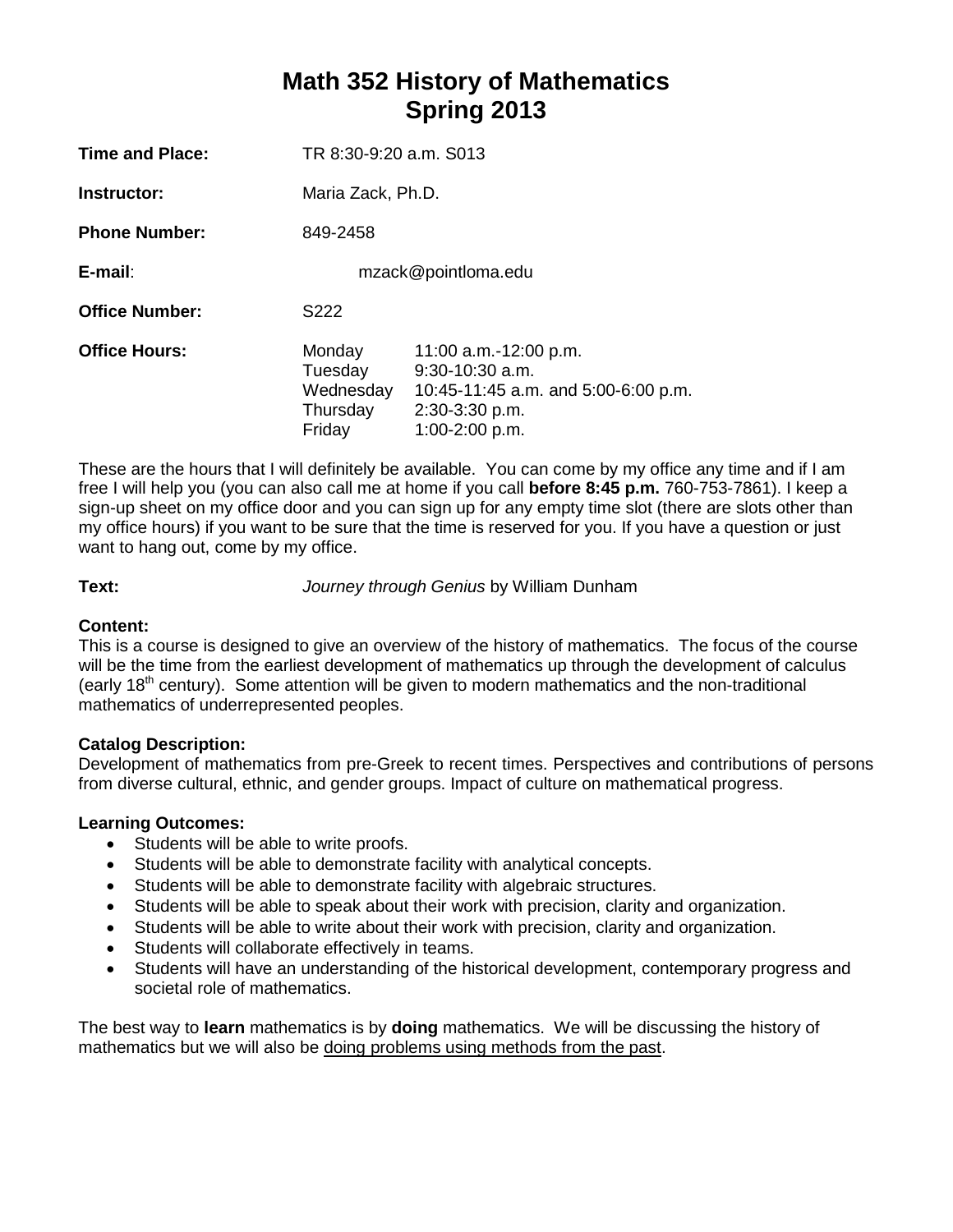# **Grading:**

Grades are based on the total number of points accumulated throughout the course. The points for each activity are:

| <b>Homework</b>      | 300  |
|----------------------|------|
| Mid-term Project     | 200  |
| Timeline             | 200  |
| <b>Final Project</b> | 300  |
| <b>Total Points</b>  | 1000 |

Approximate minimal points required to obtain a given grade are:

|   |             | В          |            |            |
|---|-------------|------------|------------|------------|
|   |             | (875, 900) | (775, 800) | (675, 700) |
|   | [925, 1000] | [825, 875] | [725, 775] | [625, 675] |
| - | [900, 925]  | [800, 825] | [700, 725) | [600, 625] |

Note that scores of 599 or lower will result in an F.

## **Homework:**

Homework will be assigned each day at the end of class. All homework assigned in a week will be **due in class** the next Thursday. No late homework will be accepted except by prior arrangement or with a documented emergency. Homework assignments are posted on my office door. The object of the homework is to learn how to do the problems so I expect to see calculations on your homework using the terminology and methods of the class and not just the answer. A random selection (the same for all people) of the problems will be graded on any homework assignment.

## **Mid-term Group Project:**

This project will focus on the period of 200-1400 AD. You will be asked to choose a particular mathematical topic to research and present. This project will be done in groups and your presentations will be approximately 5 minutes and will be given in class on the day listed in the schedule.

## **Timeline:**

Students will be required to create a "mathematical" timeline based on reading in the text and the midterm presentations. Each mathematical event/person should be recorded with a date and a one to two sentence summary of the event (e.g. "The Elements was published"). This timeline should also include at least five major events from general history for each century. If you stay on top of this and do it weekly, it should be no problem. The timeline will be due the last day of class.

## **Final Project:**

You will be given a list of books of mathematical biographies and popular writing on mathematics. You will need to select one book, read it, write a paper on it and give a 5 minute presentation during the time of the final. **The final is THURSDAY MAY 2, 8:00-10:00 A.M.**

## **Final Exam: Date and Time**

The final exam date and time is set by the university at the beginning of the semester and may not be changed by the instructor. Only in the case that a student is required to take three exams during the same day of finals week is an instructor authorized to change the exam date and time for that particular student.

#### **Attendance:**

Attendance is expected at each class session. In the event of an absence you are responsible for the material covered in class and the assignments given that day.

Regular and punctual attendance at all classes in which a student is registered is considered essential to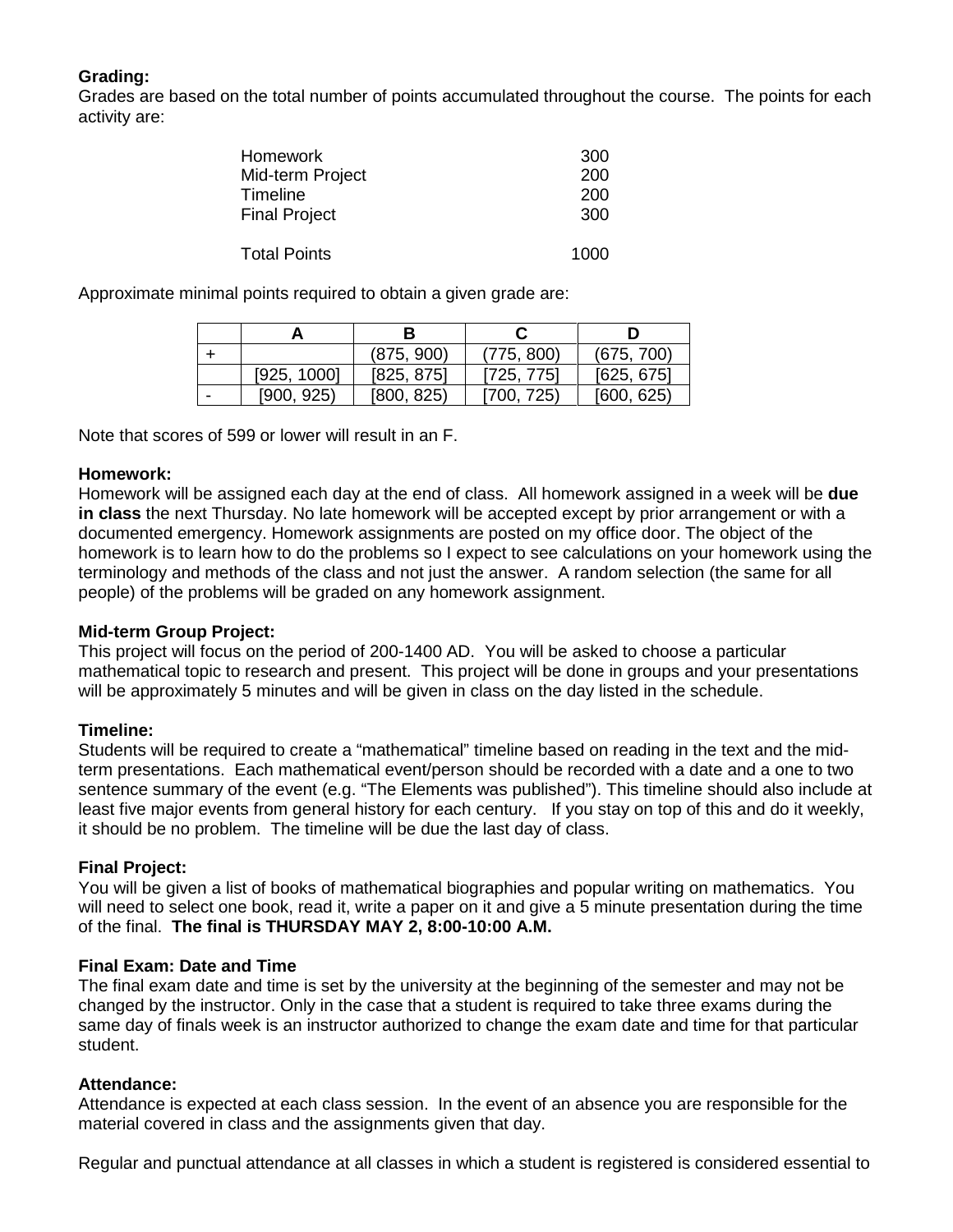optimum academic achievement. Therefore, regular attendance and participation in each course are minimal requirements to be met. There are no allowed or excused absences except when absences are necessitated by certain university-sponsored activities and are approved in writing by the Provost. Whenever the number of accumulated absences in a class, for any cause, exceeds ten percent of the total number of class meetings, the faculty member has the option of filing a written report to the Vice Provost for Academic Administration which may result in de-enrollment, pending any resolution of the excessive absences between the faculty member and the student…If the date of de-enrollment is past the last date to withdraw from a class, the student will be assigned a grade of W or WF (no grade). There are no refunds for courses where a de-enrollment was processed." (see catalog for full text)

#### **Class Enrollment:**

It is the student's responsibility to maintain his/her class schedule. Should the need arise to drop this course (personal emergencies, poor performance, etc.), the student has the responsibility to follow through (provided the drop date meets the stated calendar deadline established by the university), not the instructor. Simply ceasing to attend this course or failing to follow through to arrange for a change of registration (drop/add) may easily result in a grade of F on the official transcript.

#### **Academic Accommodations:**

While all students are expected to meet the minimum academic standards for completion of this course as established by the instructor, students with disabilities may require academic accommodations. At Point Loma Nazarene University, students requesting academic accommodations must file documentation with the Disability Resource Center (DRC), located in the Bond Academic Center. Once the student files documentation, the Disability Resource Center will contact the student's instructors and provide written recommendations for reasonable and appropriate accommodations to meet the individual needs of the student. This policy assists the university in its commitment to full compliance with Section 504 of the Rehabilitation Act of 1973, the Americans with Disabilities (ADA) Act of 1990, and ADA Amendments Act of 2008, all of which prohibit discrimination against students with disabilities and guarantees all qualified students equal access to and benefits of PLNU programs and activities.

Students with learning disabilities who may need accommodations should discuss options with the instructor during the first two weeks of class.

#### **Academic Honesty:**

The Point Loma Nazarene University community holds the highest standards of honesty and integrity in all aspects of university life. Academic honesty and integrity are strong values among faculty and students alike. Any violation of the university's commitment is a serious affront to the very nature of Point Loma's mission and purpose.

Academic dishonesty is the act of presenting information, ideas, and/or concepts as one's own when in reality they are the results of another person's creativity and effort. Such acts include plagiarism, copying of class assignments, and copying or other fraudulent behavior on examinations. For more details on PLNU's policy go to: [http://www.pointloma.edu/experience/academics/catalogs/undergraduate](http://www.pointloma.edu/experience/academics/catalogs/undergraduate-catalog/point-loma-education/academic-policies)[catalog/point-loma-education/academic-policies](http://www.pointloma.edu/experience/academics/catalogs/undergraduate-catalog/point-loma-education/academic-policies)

A student who is caught cheating on any item of work will receive a zero on that item and may receive an "F" for the semester. See the PLNU Catalog for a further explanation of the PLNU procedures for academic dishonesty.